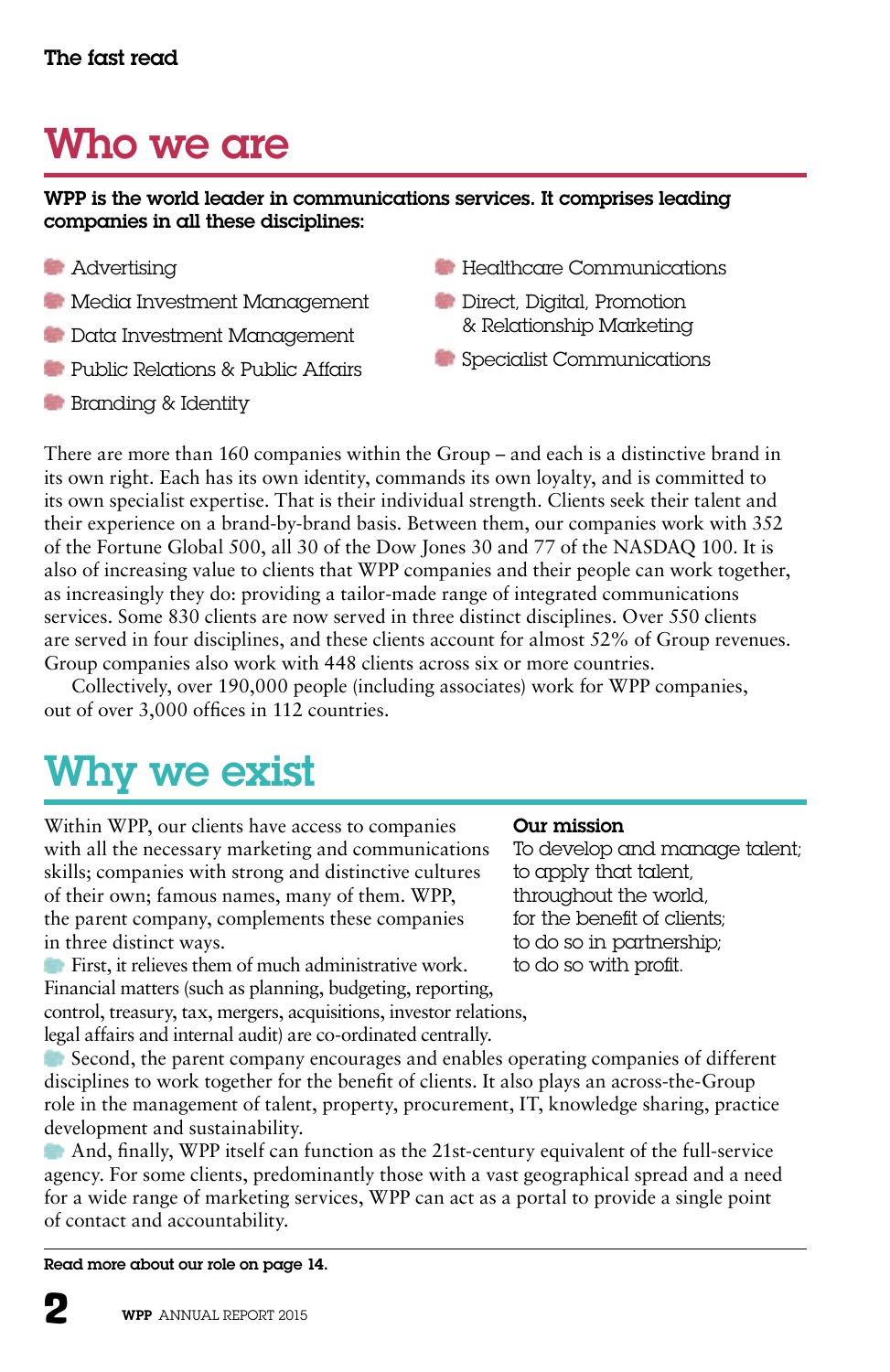# What we think

### The case for sticking your neck out

by Sir Martin Sorrell

The danger of losing your head notwithstanding, at WPP we are very much in favour of sticking your neck out. Establishing an office in Havana, the day after Washington announced the reopening of the US Embassy last July, no doubt caused palpitations in the internal audit department and red lights to flash all over the risk dashboard. We did much the same in Myanmar three years earlier when sanctions were lifted. It is not beyond the realms of possibility that Iran will become our 113th country of operation in the course of the next year or so.

For some these are risky moves. We see them as market leadership.

From WPP's entrepreneurial beginnings, with two people in one room and a stake in a manufacturer of wire baskets and teapots, to the acquisition of J. Walter Thompson and Ogilvy & Mather, the consolidation of media buying under Mindshare and later GroupM, the identification of the digital and data revolutions, and our unique, cross-Group, 'horizontal' approach to serving clients, the Company's story has been one of doing things differently.

Sir Martin Sorrell's article begins on page 87.

#### Sorry to Disappoint You – But the Business We're in is Unusually Low in Risk (Which is why experiment and adventure can be so confidently explored) by Jeremy Bullmore

To be reminded just how unlikely we are to make a catastrophic error is to be liberated: liberated to be less of a slave to caution; liberated to experiment, both in content and in levels of expenditure; liberated to test the waters, to try things out, to suck it and see. The penalties for getting it wrong will be barely measurable. The rewards for getting it right can be heady.

Read Jeremy Bullmore's essay on pages 103 to 105.

# Four strategic priorities

Our goal remains to be the world's most admired and respected communications services advisor to global, multinational, regional and local companies. To that end, we have four core strategic priorities:

- Advance 'horizontality' by ensuring our people work together for the benefit of clients, primarily through two horizontal integrators: Global Client Leaders and Regional, Sub-Regional and Country Managers.
- 
- Increase the combined geographic share of revenues from the faster-growing markets of Asia Pacific, Latin America, Africa & Middle East and Central & Eastern Europe to 40-45% of revenues.



Increase the share of revenues from new media to 40-45% of revenues.

Maintain the share of more measurable marketing services – such as data investment management and direct, digital and interactive – at 50% of revenues, with a focus on the application of technology, data and content.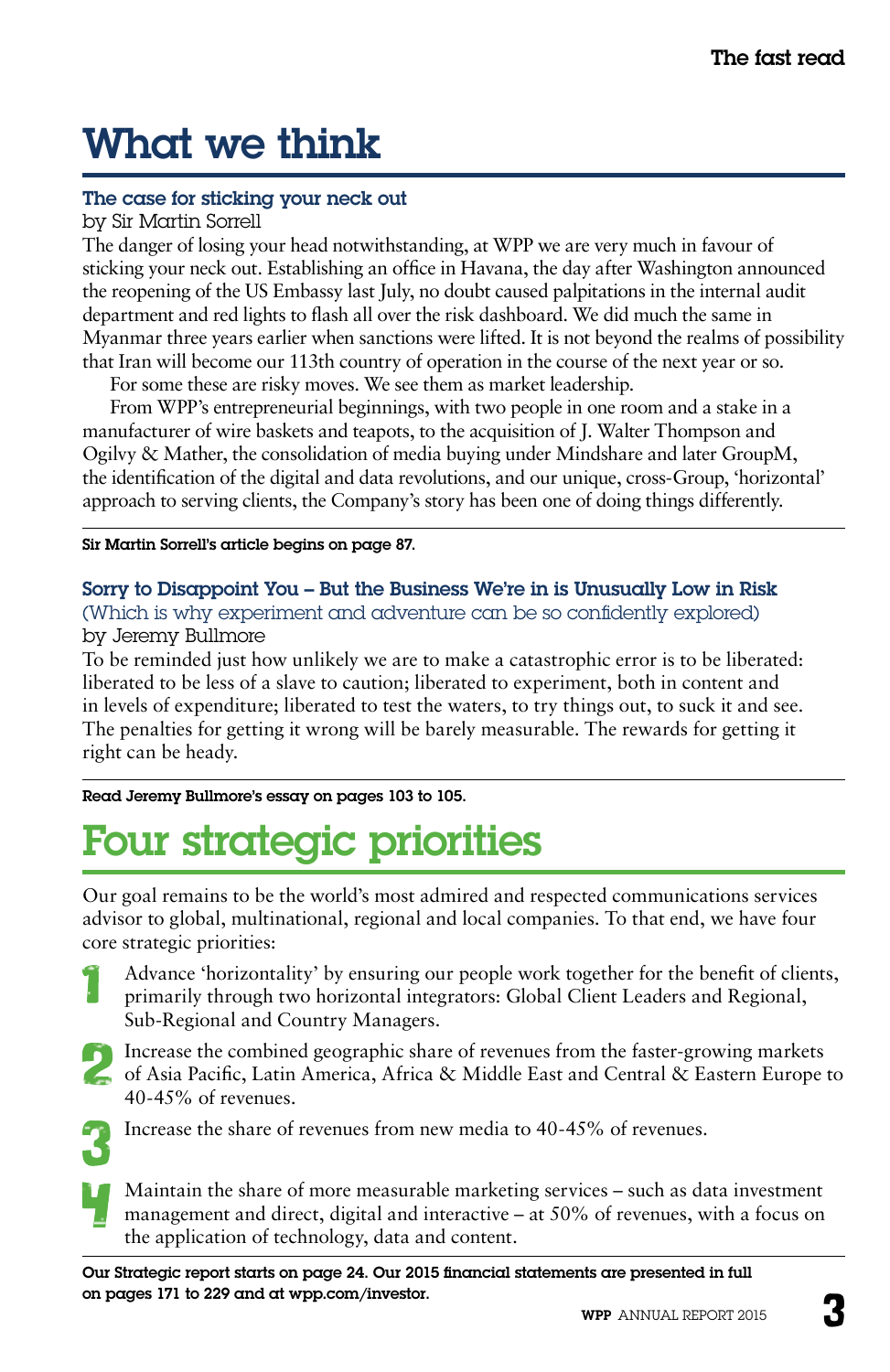## How we're doing

## Financial summary

WPP celebrated its thirtieth birthday in 2015 with another record year: revenue, profitability, net sales margins and earnings per share all reached new highs, despite strong currency headwinds and a generally low-growth global environment.

#### Billings\*

Headline PBT\*

£1,622m Reported +7.3% Constant +11.2%

Reported profit before tax

£1,493m Reported +2.8% Constant +7.3%

Headline diluted

Reported diluted

EPS\*

EPS\*

88

share

Reported +9.8% Constant +13.4% Dividends per

44.69p Reported +17.0% Constant +17.0%

93.6p Reported +10.2% Constant +13.3%

£47,632m

Reported +3.1% Constant +4.9%

#### **Revenue**

### £12,235m Reported +6.1% Constant +7.5%

Net sales\*

## £10,524m Reported +4.6%  $Context +5.8%$

### Headline EBITDA\*

£2,002m

Reported +4.9% Constant +7.7%

#### Headline PBIT\*

£1,774m

Reported +5.6% Constant +8.7%

#### Net sales margin\*

16.9% Reported +0.2%1

Constant +0.4%1

(% change from 2014 in reported and constant currency)

\* Refer to financial summary on page 21 for additional information. <sup>1</sup> Margin points.

## 2015 results

Reported billings were £47.6 billion, up almost 5% in constant currencies, driven by a strong overall leadership position in net new business league tables for the fourth year in a row. Revenue was up over  $6\%$  to £12.2 billion and up well over 7% in constant currencies.

Dividends increased by 17% to 44.69p, a new high. This represents a dividend pay-out ratio of 47.7% of headline diluted earnings per share, compared with 45.0% in 2014. The newly targeted pay-out ratio of 50% could well be achieved by the end of 2016, a year ahead of target.

Headline PBIT was up well over 5% to £1.774 billion and up well over  $8\%$  in constant currencies. Net sales margins increased by 0.2 margin points to an industry-leading 16.9% and, on a constant currency basis, were up 0.4 margin points, ahead of the targeted constant currency increase of 0.3 margin points.

Reported profit before interest and tax rose 7% to £1.679 billion from £1.569 billion, up well over  $10\%$  in constant currencies. Headline EBITDA increased by almost  $5\%$  to  $\text{\pounds}2.002$  billion, crossing  $£2$  billion for the first time, up well over 7% in constant currencies. Headline profit before tax was up over  $7\%$  to £1.622 billion and reported profit before tax was up almost 3% to £1.493 billion. Diluted headline earnings per share rose by over 10% to 93.6p (an all-time high) and diluted reported earnings per share were up almost 10% to 88.4p, both reflecting strong like-for-like revenue and net sales growth, margin improvement and the benefit of acquisitions.

The value of the Group's non-controlled investments rose by almost £500 million to  $£1.2$  billion during the year, chiefly reflecting the increasing value of our content businesses, primarily VICE, and the partnership formed during the year with comScore.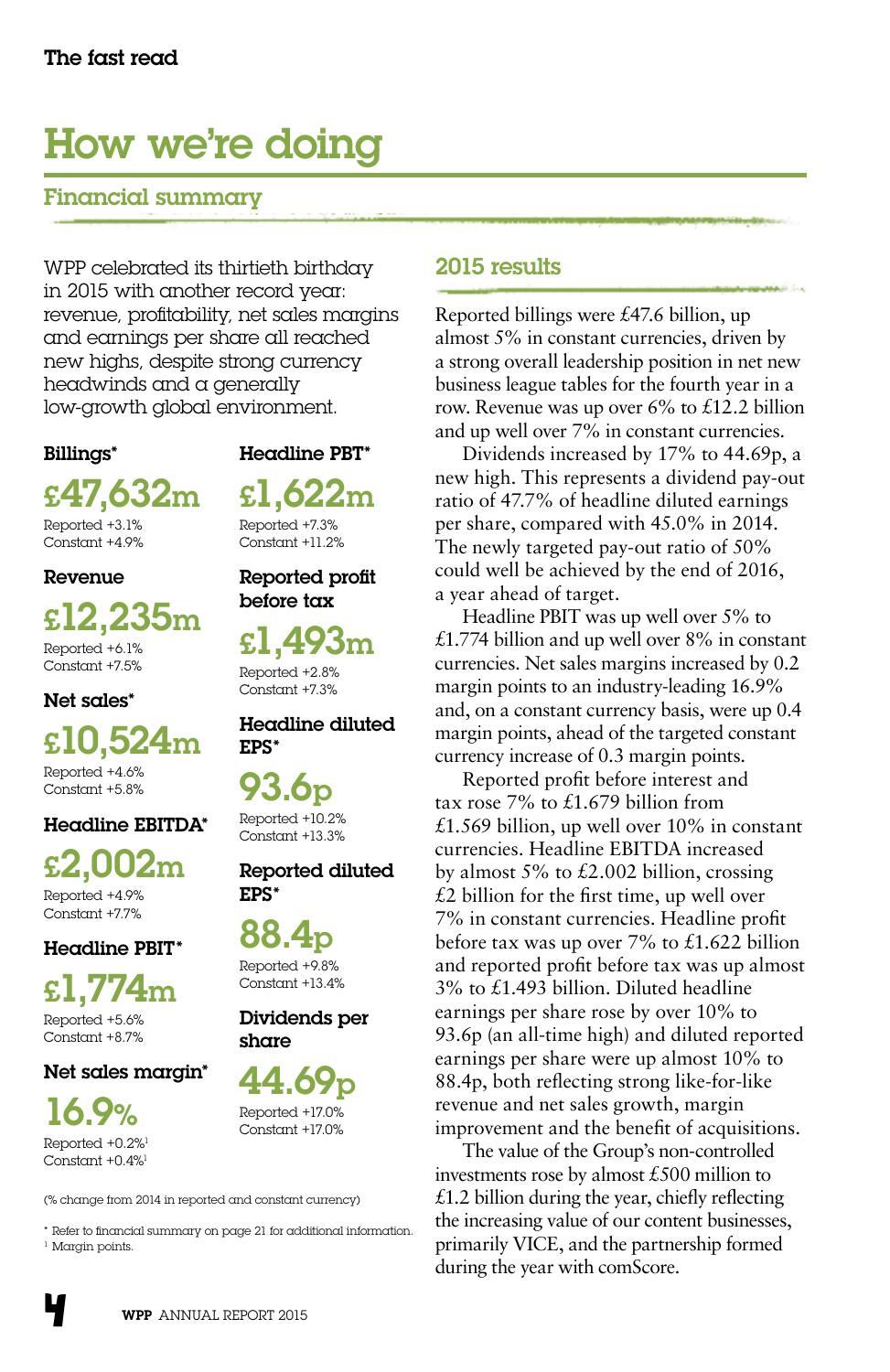With a current equity market capitalisation of approximately £21.4 billion, the total enterprise value of your Company is approximately £25.5 billion, a multiple of 12.8 times 2015 headline EBITDA.

## Free cash flow and net debt

Free cash flow amounted to almost £1.3 billion in 2015, over £1 billion for the fifth consecutive year. This free cash flow was absorbed by £0.7 billion of net cash acquisition payments and investments, £0.6 billion of share buy-backs and £0.5 billion of dividends, a total outflow of £1.8 billion. This resulted in a net cash outflow of £0.5 billion, before any changes in working capital. Average net debt was therefore £3.6 billion in 2015, compared to £3.1 billion in 2014, at 2015 exchange rates, and net debt at 31 December 2015 was £3.2 billion, against £2.3 billion at 31 December 2014. The average net debt to headline EBITDA ratio in 2015 was 1.8 times, which is in the middle of the Group's target range of 1.5-2.0 times.

#### Revenue growth

Our reported revenue growth for the year was 6.1%, and on a constant currency basis, which excludes the impact of currency movements, revenue was up 7.5%. This difference of 1.4% reflects strong foreign currency headwinds in the second half: chiefly due to the strength of the pound sterling, primarily against the euro, partly offset by the weakness of the pound sterling against the US dollar.

On a like-for-like basis, which excludes the impact of currency and acquisitions, revenue was up 5.3%, with net sales up 3.3%. In the fourth quarter, like-for-like revenue was up well over 6%, the strongest quarter of the year, following like-for-like growth in the third quarter of well over 4%, due to stronger growth in the fourth quarter in North America, the UK and Asia Pacific,

Latin America, Africa & the Middle East and Central & Eastern Europe, partly offset by slightly slower growth in Western Continental Europe. Like-for-like net sales were up almost 5% in the fourth quarter, the strongest quarter of the year, with all regions, except the UK and Western Continental Europe, recording their strongest quarter of the year.

## Geographic performance

North America, with constant currency revenue growth of over 11% in the final quarter and like-for-like growth of well over 9%, strengthened further, exceeding the strong growth seen in the first nine months, an improvement over the third quarter year-todate constant currency growth of well over 6% and like-for-like growth of over 6%. On a full-year basis, constant currency revenue was up almost 8%, with like-for-like up over 7%.

In the UK, constant currency revenue was up over 8%, with like-for-like up over 4% on a full-year basis. Net sales were up almost 8% in constant currency, with like-for-like up almost 3%.

Western Continental Europe revenue grew by well over 4% like-for-like (well over 5% in the second half), compared with almost 4% in 2014.

In Asia Pacific, Latin America, Africa & Middle East and Central & Eastern Europe, on a constant currency basis, revenue growth in the fourth quarter remained strong at over 9%, ahead of the first nine months growth of over 8%. Like-for-like revenue growth in the fourth quarter was over 6%, slightly lower than the almost 7% in quarter one. On a full year basis, constant currency net sales growth in the region as a whole was over 7% with like-forlike net sales up 3%.

### Sector performance

Advertising and Media Investment Management was the strongest performing sector, with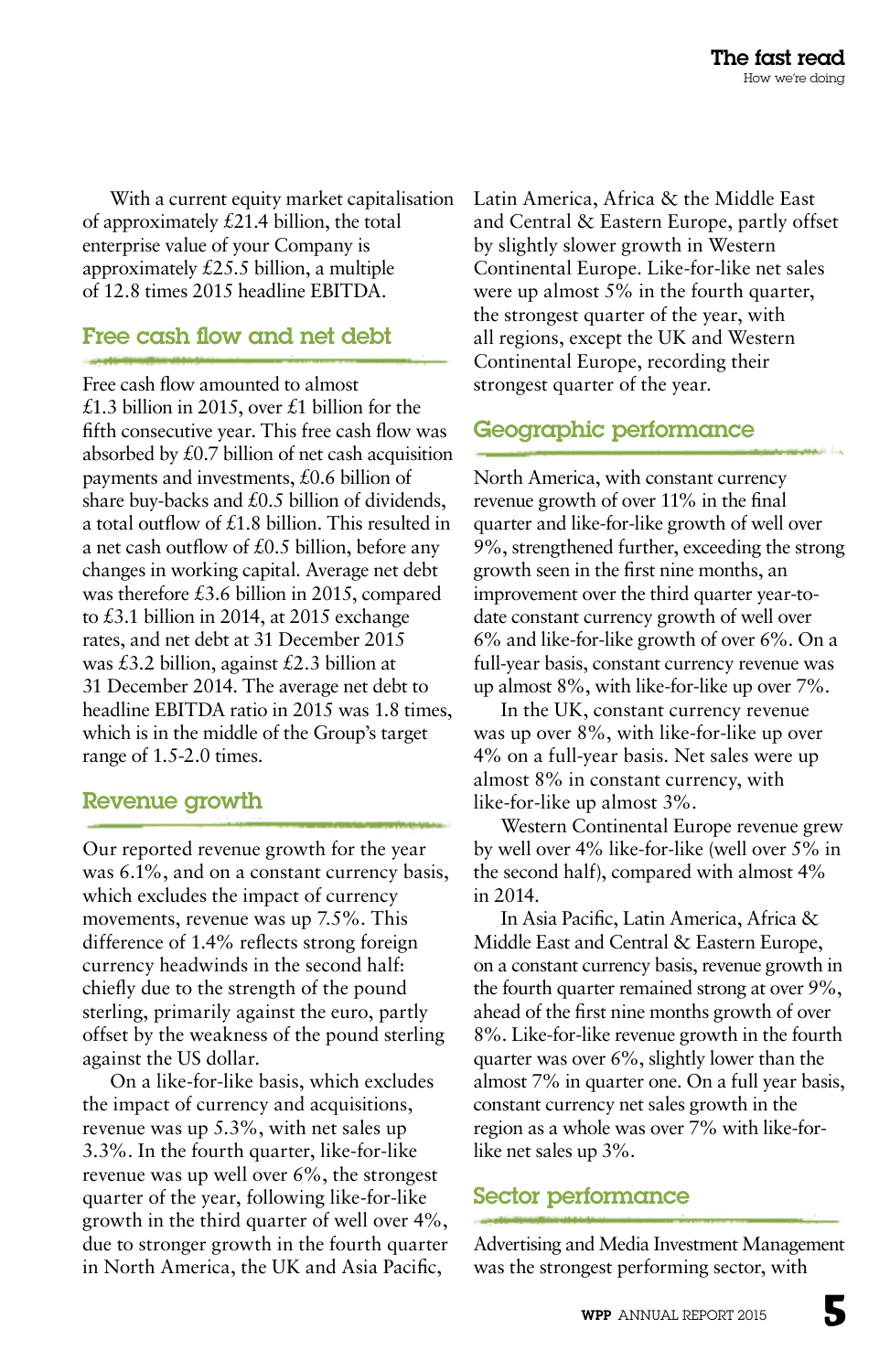#### 2015 revenue by geography %



## 2015 headline PBIT' by geography  $\%$

| $\bullet$ North America      | 41 |  |
|------------------------------|----|--|
| UK                           | 14 |  |
| Western Continental Europe   | 15 |  |
| Asia Pacific, Latin America, |    |  |
| Africa & Middle East and     |    |  |
| Central & Eastern Europe     | 30 |  |
|                              |    |  |

#### 2015 revenue by sector %

| Advertising and Media             |        |  |
|-----------------------------------|--------|--|
| <b>Investment Management</b>      | 45     |  |
| Data Investment Management        | $20 -$ |  |
| Public Relations & Public Affairs |        |  |
| Branding & Identity, Healthcare   |        |  |
| and Specialist Communications     | 27     |  |

#### 2015 headline PBIT' by sector  $\%$



1 The calculation of headline PBIT is set out in note 31 of the financial statements.

constant currency revenue growth of almost 10% for the year, and 9% in quarter four.

Data Investment Management revenue grew by almost 6% in the fourth quarter on a constant currency basis, the strongest quarter of 2015, and 1.4% like-for-like. Net sales showed a similar pattern, up over 5% in constant currency in quarter four and almost 1% like-for-like. On a full-year basis, revenue was up 3.5% in constant currency, but down 0.2% like-for-like, with the second half stronger than the first half.

The Group's Public Relations & Public Affairs businesses continued the growth shown earlier in the year. On a full-year basis, revenues were up well over 4% in constant currency and 3% like-for-like.

At the Group's Branding & Identity, Healthcare and Specialist Communications businesses (including direct, digital and interactive), constant currency revenue grew strongly at over 11% in quarter four (as with most of our businesses, the strongest quarter of 2015) and like-for-like revenue was up almost 9%, a significant improvement over quarter three. Full-year revenue was up over 7% in constant currency and over 5% like-for-like.

In 2015, the reported headline net sales margin was up 0.2 margin points to 16.9%, achieving the highest reported comparative level in the industry.

#### Industry rankings

For the fifth successive year, WPP was named Creative Holding Company of the Year at the Cannes International Festival of Creativity, in recognition of your Company's collective creative excellence; and also for the fourth consecutive year, WPP was ranked Most Effective Holding Company in the Effie Global Effectiveness Index; and, for the second year in a row, Warc's Most Effective Holding Company.

The Group is ranked first for both net new business and retentions in media investment management by RECMA.

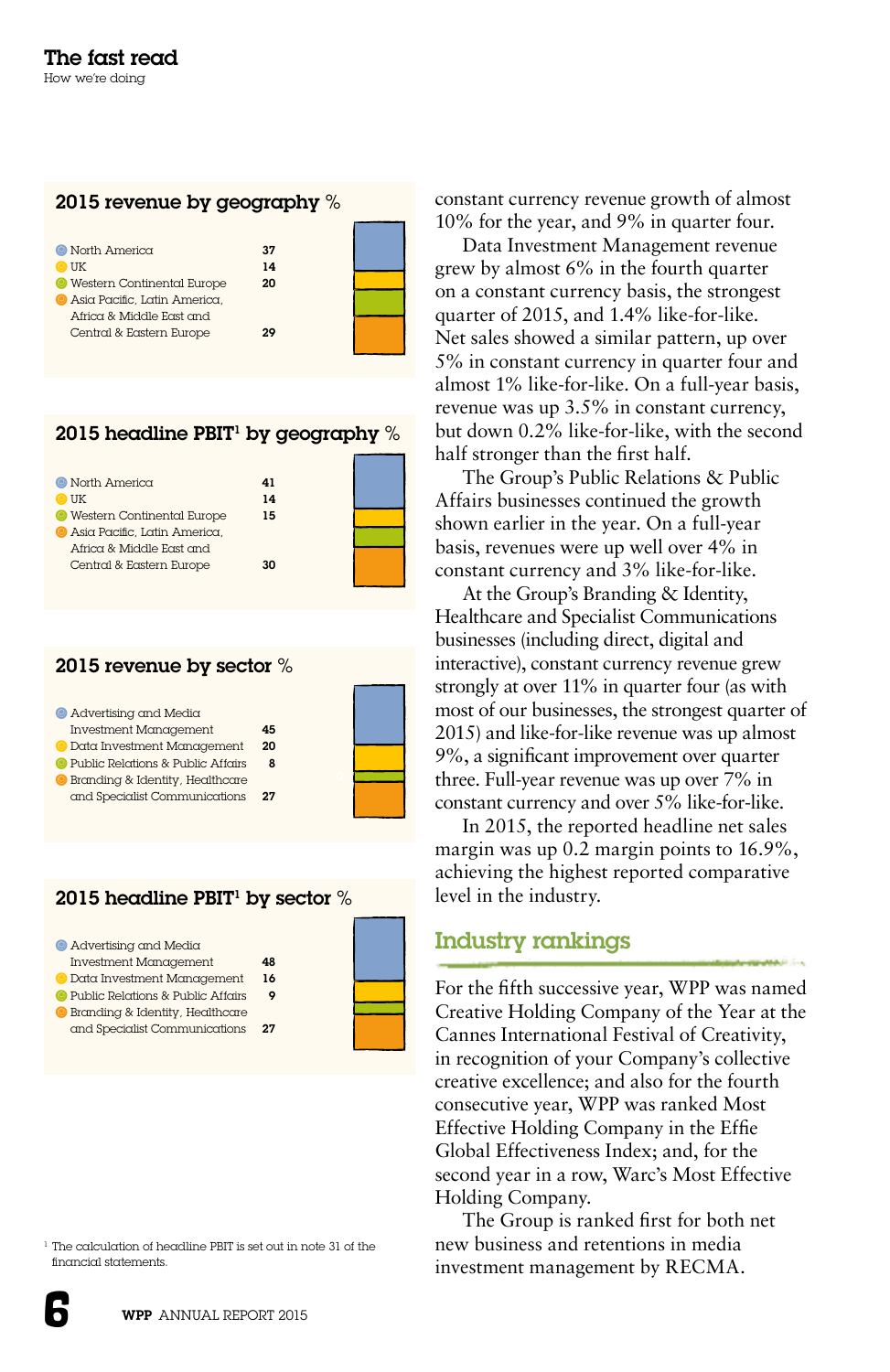## Who runs WPP

### Non-executive chairman

Roberto Quarta Chairman of the Nomination and Governance Committee Member of the Compensation Committee

## Executive directors

Sir Martin Sorrell Chief executive

Paul Richardson Finance director Chairman of the Sustainability Committee

### Non-executive directors

Jacques Aigrain Chairman of the Audit Committee Member of the Compensation Committee

Charlene Begley Member of the Audit Committee and Nomination and Governance Committee

Sir John Hood Chairman of the Compensation Committee

Ruigang Li Member of the Nomination and Governance Committee

Daniela Riccardi Member of the Nomination and Governance Committee

Nicole Seligman Senior independent director

Hugo Shong Member of the Nomination and Governance Committee

Timothy Shriver

Member of the Compensation Committee

Sally Susman Member of the Nomination and Governance Committee

Sol Trujillo Member of the Audit Committee

## Members of the Advisory Board

Jeremy Bullmore

John Jackson

Bud Morten

Koichiro Naganuma

John Quelch

Richard Rivers

Guiseppe Sala

Cuneyd Zapsu

## Company Secretary

Marie Capes

Directors' biographies appear on pages 108 to 110.